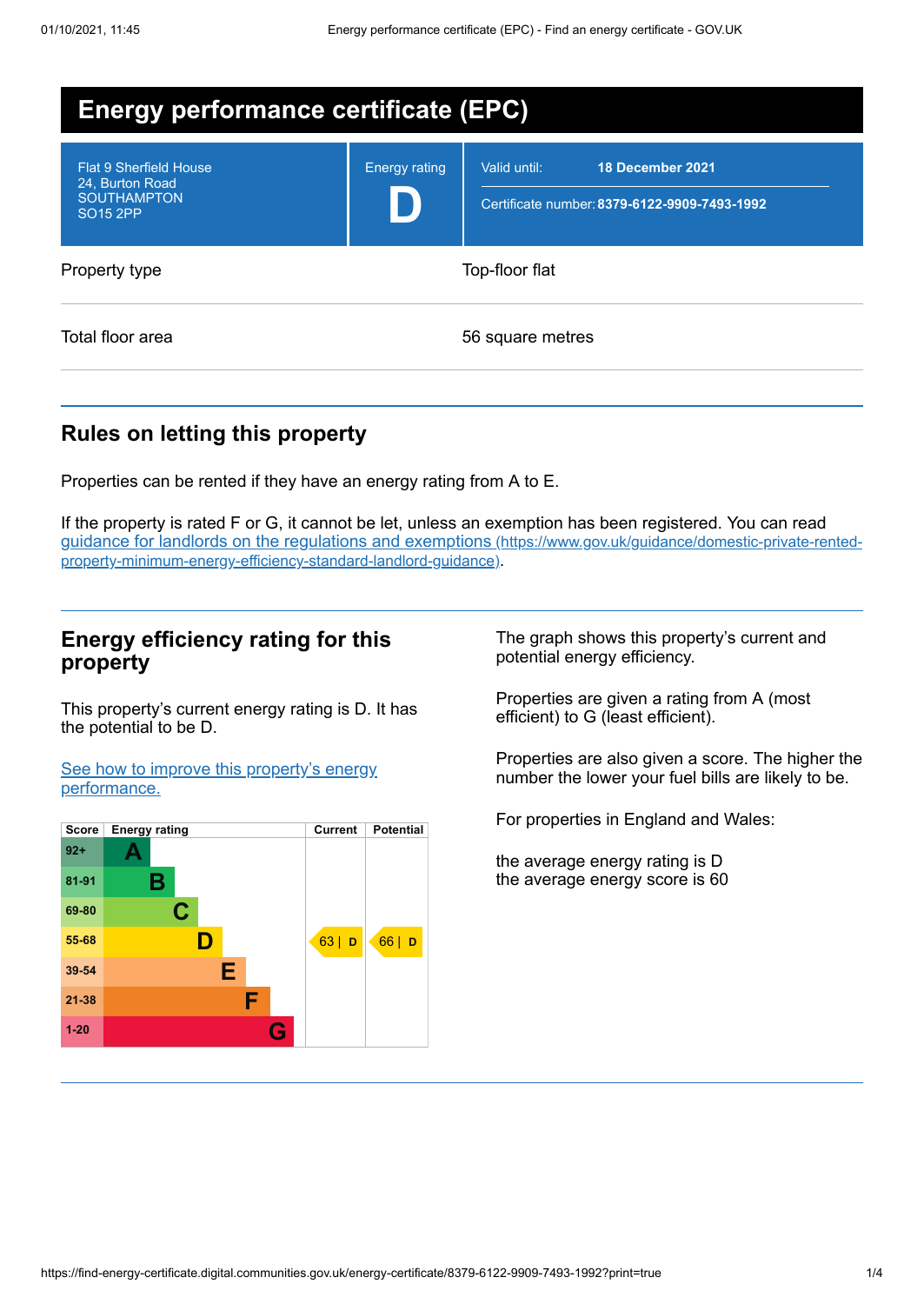# **Breakdown of property's energy performance**

This section shows the energy performance for features of this property. The assessment does not consider the condition of a feature and how well it is working.

Each feature is assessed as one of the following:

- very good (most efficient)
- good
- average
- poor
- very poor (least efficient)

When the description says "assumed", it means that the feature could not be inspected and an assumption has been made based on the property's age and type.

| <b>Feature</b>       | <b>Description</b>                         | Rating    |
|----------------------|--------------------------------------------|-----------|
| Wall                 | Cavity wall, as built, insulated (assumed) | Good      |
| Roof                 | Pitched, insulated (assumed)               | Good      |
| Window               | Single glazed                              | Very poor |
| Main heating         | Electric storage heaters                   | Average   |
| Main heating control | Manual charge control                      | Poor      |
| Hot water            | Electric immersion, off-peak               | Poor      |
| Lighting             | No low energy lighting                     | Very poor |
| Wall                 |                                            | N/A       |
| Floor                | (other premises below)                     | N/A       |
| Secondary heating    | Portable electric heaters (assumed)        | N/A       |

### **Primary energy use**

The primary energy use for this property per year is 453 kilowatt hours per square metre (kWh/m2).

# **Environmental impact of this property**

One of the biggest contributors to climate change is carbon dioxide (CO2). The energy used for heating, lighting and power in our homes produces over a quarter of the UK's CO2 emissions.

| An average household<br>produces | 6 tonnes of CO <sub>2</sub> |  |
|----------------------------------|-----------------------------|--|
| This property produces           | 4.5 tonnes of CO2           |  |

This property's potential production 4.3 tonnes of CO2

By making the [recommended](#page-2-0) changes, you could reduce this property's CO2 emissions by 0.2 tonnes per year. This will help to protect the environment.

Environmental impact ratings are based on assumptions about average occupancy and energy use. They may not reflect how energy is consumed by the people living at the property.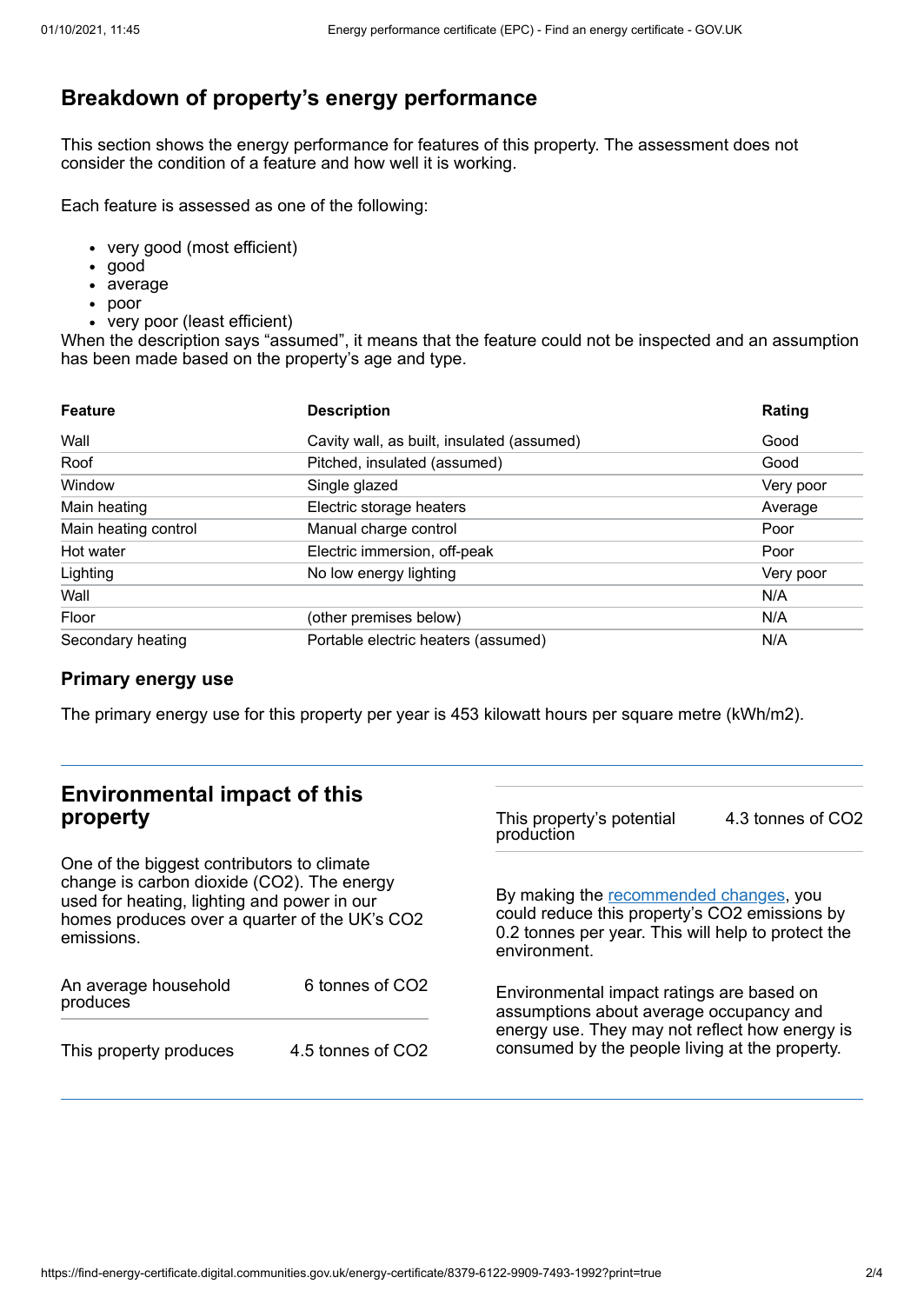# <span id="page-2-0"></span>**How to improve this property's energy performance**

Making any of the recommended changes will improve this property's energy efficiency.

If you make all of the recommended changes, this will improve the property's energy rating and score from D (63) to D (66).

| <b>Recommendation</b>                                                | <b>Typical installation</b><br>cost | <b>Typical yearly</b><br>saving |
|----------------------------------------------------------------------|-------------------------------------|---------------------------------|
| 1. Low energy lighting                                               | £13                                 | £29                             |
| 2. Fan assisted storage heaters                                      | £400 - £1.000                       | £31                             |
| 3. Replace single glazed windows with low-E double glazed<br>windows | £2.500 - £6.500                     | £60                             |

### **Paying for energy improvements**

Find energy grants and ways to save energy in your home. [\(https://www.gov.uk/improve-energy-efficiency\)](https://www.gov.uk/improve-energy-efficiency)

| <b>Estimated energy use and</b><br>potential savings |      | <b>Estim</b> |  |
|------------------------------------------------------|------|--------------|--|
|                                                      |      | Space        |  |
| Estimated yearly energy<br>cost for this property    | £628 |              |  |
| Potential saving                                     | £60  | Water        |  |

The estimated cost shows how much the average household would spend in this property for heating, lighting and hot water. It is not based on how energy is used by the people living at the property.

The estimated saving is based on making all of the [recommendations](#page-2-0) in how to improve this property's energy performance.

For advice on how to reduce your energy bills visit Simple Energy Advice [\(https://www.simpleenergyadvice.org.uk/\)](https://www.simpleenergyadvice.org.uk/).

### **Heating use in this property**

Heating a property usually makes up the majority of energy costs.

## **Estimated energy used to heat this property**

| Space heating | 2818 kWh per year |
|---------------|-------------------|
| Water heating | 4836 kWh per year |

#### **Potential energy savings by installing insulation**

The assessor did not find any opportunities to save energy by installing insulation in this property.

You might be able to receive Renewable Heat Incentive payments [\(https://www.gov.uk/domestic](https://www.gov.uk/domestic-renewable-heat-incentive)renewable-heat-incentive). This will help to reduce carbon emissions by replacing your existing heating system with one that generates renewable heat. The estimated energy required for space and water heating will form the basis of the payments.